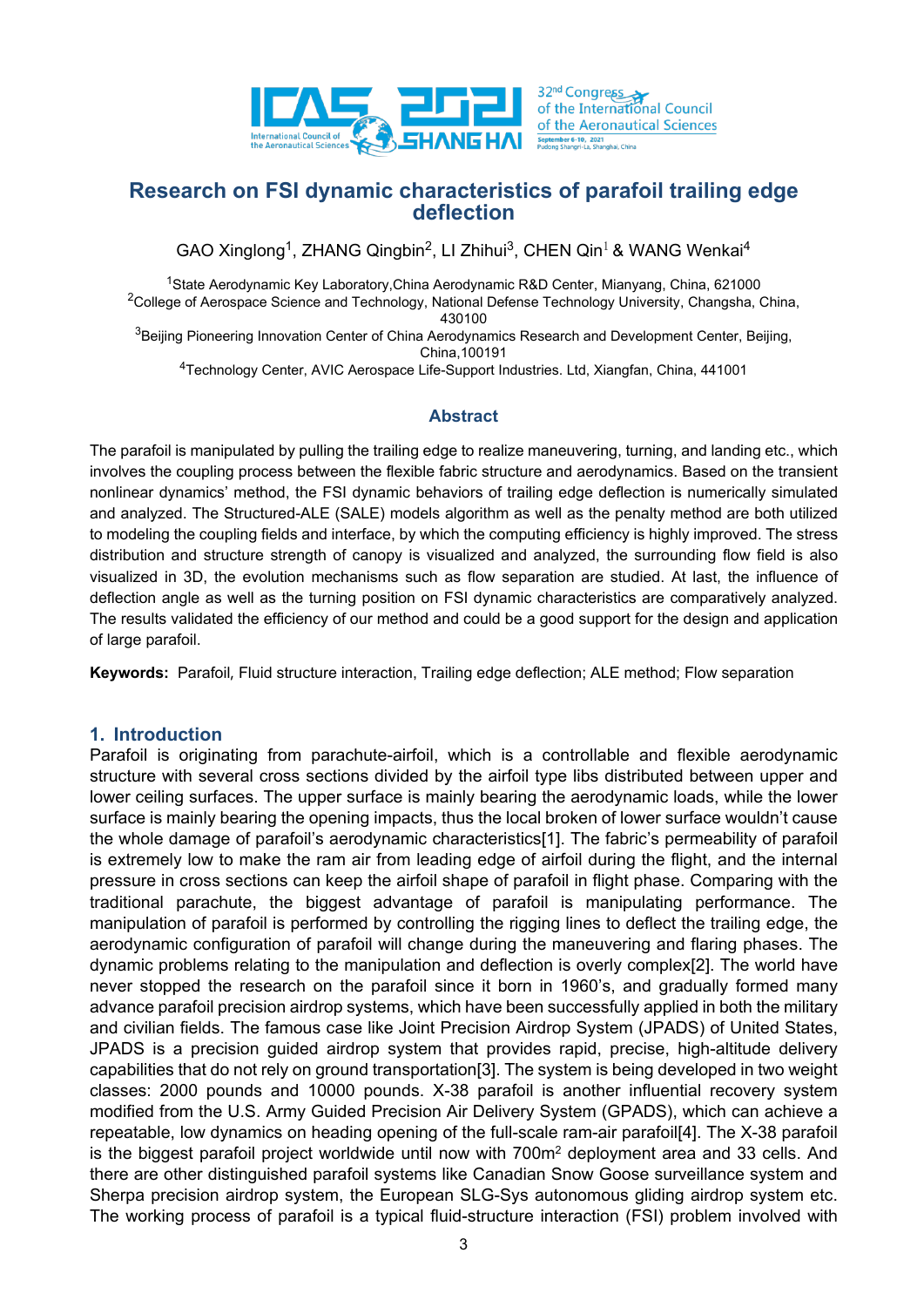interaction between canopy structure and surrounding aerodynamic pressure. The solving of FSI problems have always been a concerned problem in parachute research field.

To build a reasonable FSI dynamic model can effectively predict the deforming behavior of canopy structure as well as the response of aerodynamic configuration, especially can simulate the damage phenomenon beforehand, and could be a good support for the optimal design of flight system. There is still a lack of extensive attention on the FSI dynamic mechanism specifically focus on the parachute system. Tang etc. simulated the structural behaviors during trailing edge deflection of parafoil based on the ICFD flow solver and mechanical solver[5]. Tezduyar group performed the FSI simulation on ram air parafoil system based on DSD/SST FEA method[6]. Fogell etc. carried out the FSI simulation on the canopy shape during parafoil's steady flight state based on loose coupling method with CFD and CSD techniques[7]. Altmann analyzed the FSI problems of parafoil by potential flow theory as well as the simplified FEA method[8]. Cao etc. analyze the FSI problem of parafoil inflation by Dichlet/Neumann iteration method[9]. Teng etc. realized the FSI simulation for the steady aerodynamic configuration of parafoil based on LS-DYNA software[10]. He etc. simulated the billowing phenomenon of parafoil's cell by cable-membrane FEA model and CFD technique[11].

For the large scale parafoil system, the dynamic characteristics of interconnected cells are crucial for the whole canopy and parafoil. As the basic element of canopy structure, this paper firstly focuses on the FSI dynamics of single cell during the trailing edge deflection process, to obtain the aerodynamic loads on surface as well as the structural response of fabric.

### **2. Fluid structure interaction modeling**

#### 2.1 Structural dynamics

The parafoil structure is mainly composed with the fabric, upon which only the main stress exists under loading. The governing equations of fabric structure can be stated as[12]

$$
\rho_s \frac{\partial \boldsymbol{u}}{\partial t} = \boldsymbol{\sigma}_s(\boldsymbol{u}) + \rho_s \cdot \boldsymbol{f}_s \quad \text{on } \Omega^s \tag{1}
$$

Where  $\rho_s$  is the material density, *u* is the velocity vector of struture point,  $\sigma_s$  is the Coriolis stress tensor,  $f_s$  is the ourter force acting on the structure.

Considering the nonlinear characteristics of fabric structure dynmamics, the membrane element is used to simulate the fabric, of which the constitutive equation is

$$
\varepsilon_1 = \frac{1}{E_1} (\sigma_1 - \nu_1 \sigma_2)
$$
  
\n
$$
\varepsilon_2 = \frac{1}{E_2} (\sigma_2 - \nu_2 \sigma_1)
$$
\n(2)

Where  $\sigma_1$ ,  $v_1$ ,  $E_1$  are serpeartelly warp stress, poisson's ratio and elastic module, accordingly,  $\sigma_2$ ,  $v_2$ , *E*<sup>2</sup> are serpeartelly weft stress, poisson's ratio and elastic module.

#### 2.2 Fluid dynamics

he flow around the parafoil in this paper is low speed and incompressible, the Euler governing equation of fluid is used as follow[13]

$$
\rho_f \left( \frac{\partial u_f}{\partial t} + u_f \cdot \nabla u_f + f_f \right) - \nabla \cdot \sigma_f = 0 \text{ on } \Omega^f \tag{3}
$$

$$
\nabla \cdot \boldsymbol{u}_f = 0 \text{ on } \Omega^f \tag{4}
$$

Where  $p_f$  and  $u_f$  are density and velocity vectors,  $f_f$  and  $\sigma_f$  are outer force and stress tensors. By introducing the Arbitrary Lagangrian and Eulerian formulation, the finite element mesh can move freely, and the fluid governing equation can be rewrited in ALE formulation as

$$
\frac{\partial \mathbf{v}}{\partial t} + (\mathbf{v} - \mathbf{w}) \cdot \nabla \mathbf{v} - \frac{1}{\rho_f} \boldsymbol{\sigma} = \boldsymbol{g}
$$
 (5)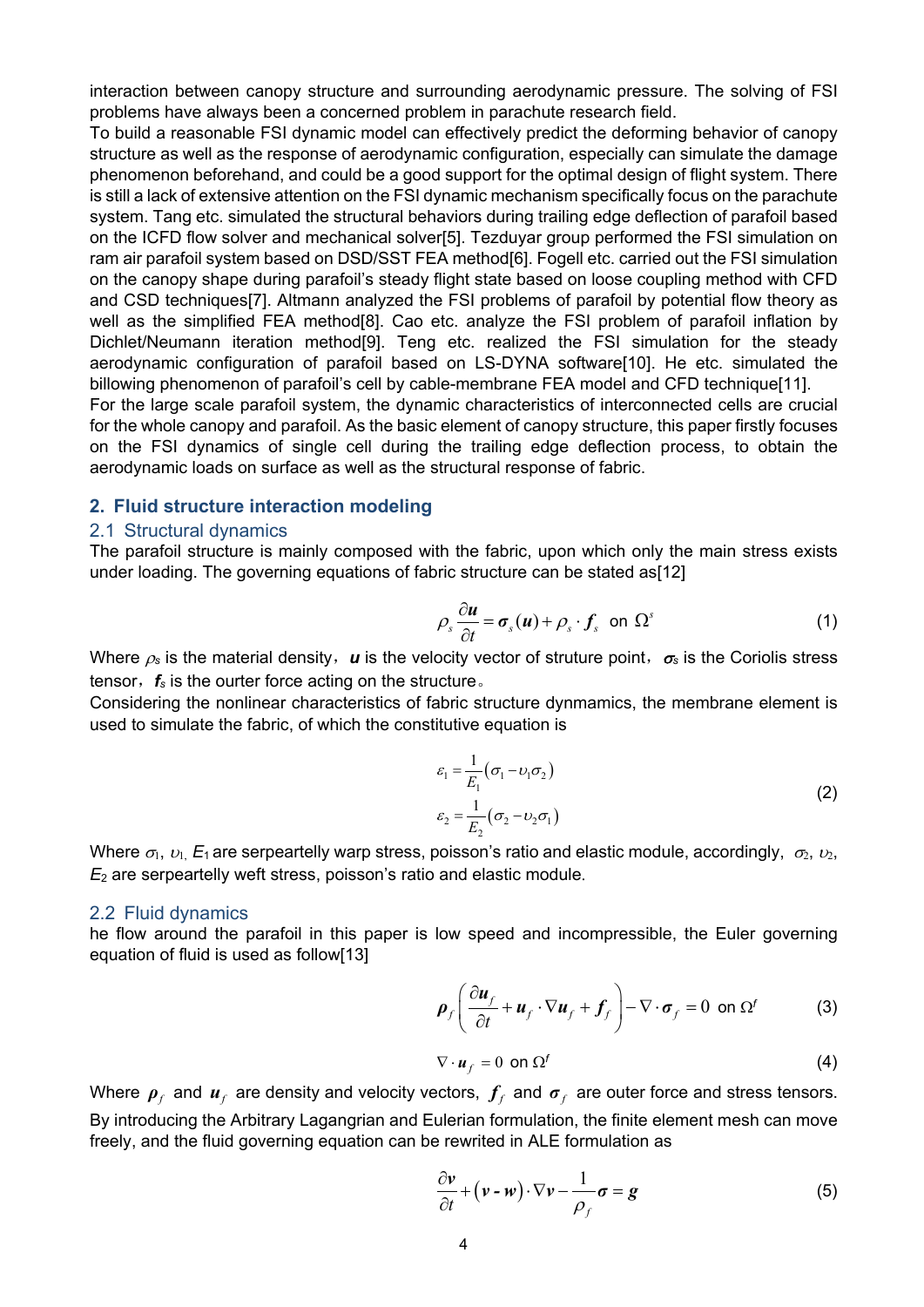Where the fluid particle velocity is  $u_f = v - w$ , v and w are serperatelly the partical and mesh point velocity under reference configuration. The Dirichlet and Neuman's boundary conditions are

$$
\mathbf{v} = \mathbf{g}(t) \quad \text{on } \partial \Omega_1^f
$$
  

$$
\mathbf{n} \cdot \mathbf{\sigma} = \mathbf{h}(t) \quad \text{on } \partial \Omega_2^f
$$
 (6)

Where  $\, \Omega^f_1 \,$  represents the velocity boundary of fluid field, and  $\, \Omega^f_2 \,$  represents the coupling boundary between fluid and sturcture.

### 2.3 Penalty method

Another key technique for the FSI problems is the information transfer on coupling interface. The energy conservation should be maintained during the transmission. Normally, it is difficult to realize the total matching between fluid and sturcture mesh in FEA, whild it is possible to perform such technique by ALE penalty method in this paper.

In explicit dynamics integration method, the penetration depth at next time step should be[14]

$$
\boldsymbol{d}^{n+1} = \boldsymbol{d}^n + \boldsymbol{v}_{rel}^{n+1/2} \cdot \Delta t \tag{7}
$$

Where ∆*t* is the time step, and  $v_{rel}$  is the relative velocity between the master and slave points. The master point velocity can be seen as the fluid element point velocity during the motion in ALE formulation, then

$$
\mathbf{v}_{rel}^{n+1/2} = \mathbf{v}_{s}^{n+1/2} - \mathbf{v}_{f}^{n+1/2}
$$
 (8)

The penetration occurs only when  $n \cdot d^n < 0$ , and the coupling force is

$$
\boldsymbol{f}_c^n = k \cdot \boldsymbol{d}^n \tag{9}
$$

Where k is the stiffness coefficient, and the equilibrantcan be loaded as

$$
f_s^n = -f_c^n \tag{10}
$$

Then tranform the fluid force into the *i* point by the shape function  $N_i$ 

$$
\boldsymbol{f}_f^{i,n} = N_i \cdot \boldsymbol{f}_c^n \tag{11}
$$

For solid element,  $\sum\limits^8 f^{i}_{\ell}$ 1  $i, n$  –  $\mathbf{f}^n$  $\sum_{i=1}^n f^{i,n}_f = f^{n}_c$  , which satisfy the acting force interaction princple on couping

interface.

### **3. Numerical model**

The numerical model for parafoil's cell FSI simulation is illustrated in Fig.1, of which the cell is inflated in billowing state, and meshed by the FEA elements. And the meshes of fluid field are built and formed by the simplifed ALE (SALE) technique during the simulation process. The SALE method only need the spacing and bunching laws on the edges of fluid field beforhand, and the structure mesh would automatically generated during the integration steps, which greatly decrease the solution time and improve the simulation efficiency for such complex explicit dynamics integration problems.



Figure 1 –FSI model of cell in billowing state.

**4. Simulation results**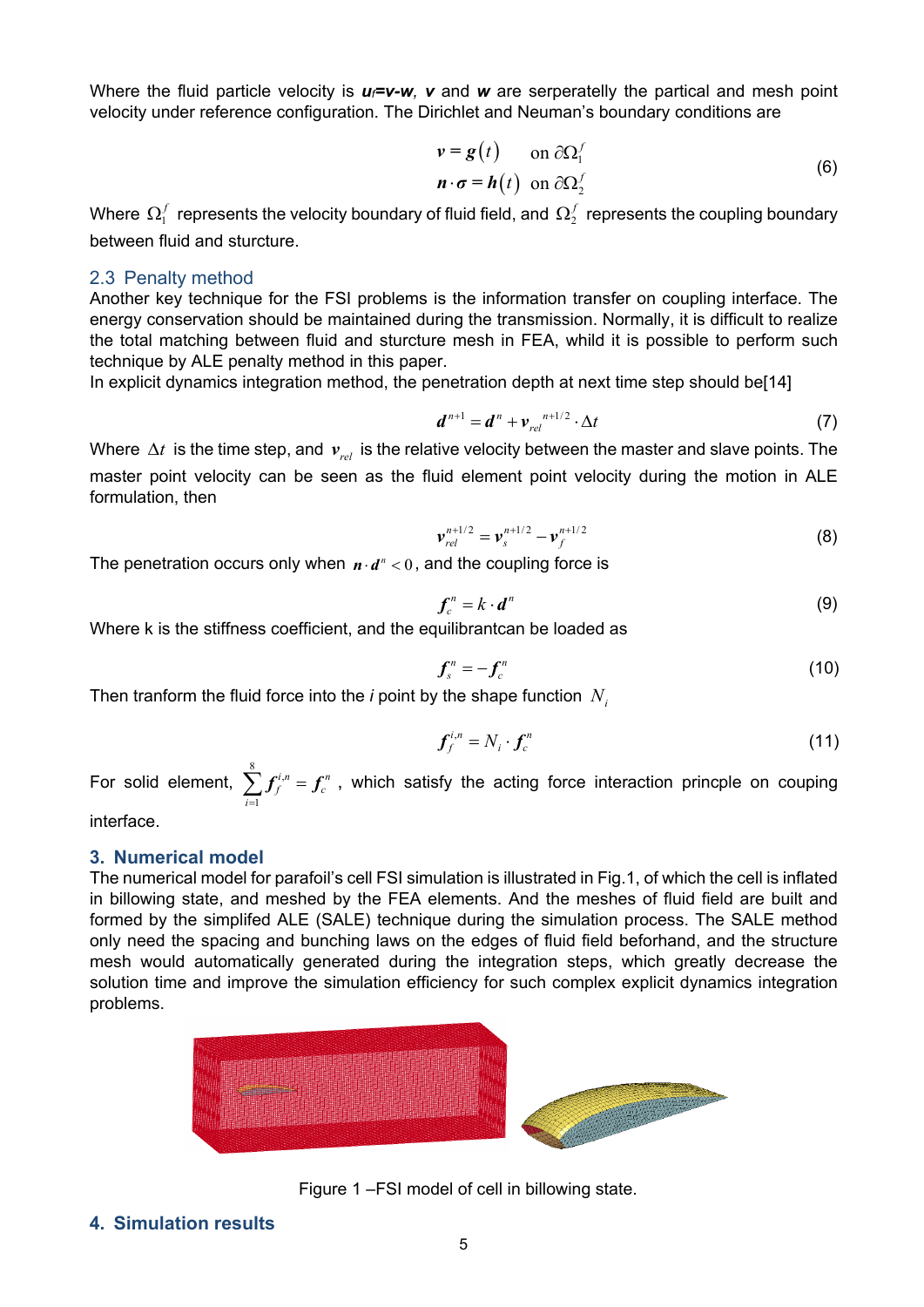# 4.1 Fluid field results

The simulation results including the velocity contours of fluid field is illustrated in Fig.2, from which you can see the evolution details of flow surrouding the structure during the trailing edge deflection process. The vorteies burn from the upper surface and gradually transits to the trailing edge, most of them are broken during the evolution process. The flow seperation phenomenon can also be seen from the figures, which is casued by the obvious low speed region on the upper of trailing edge when the deflection angle increases.



Figure 1 –Velocity contours of fluid field during trailling edge deflection process at time 0~1.2s

# 4.2 Structural field results

The structure field of cell's canopy under the aerodynamic pressures can also be obtained during the FSI simulation. As the Fig. 3 and Fig. 4 shows, the stress and pressure distributions on the canopy are nonuniform significantly during the deflection process. And the high stress region mostly concentrate upon the central forepart of upper surface, which would easily cause the stress concentration phenomenon on this area.







Figure 3–Pressure distribution contours on cell's canopy during trailling edge deflection process at time 0~1.2s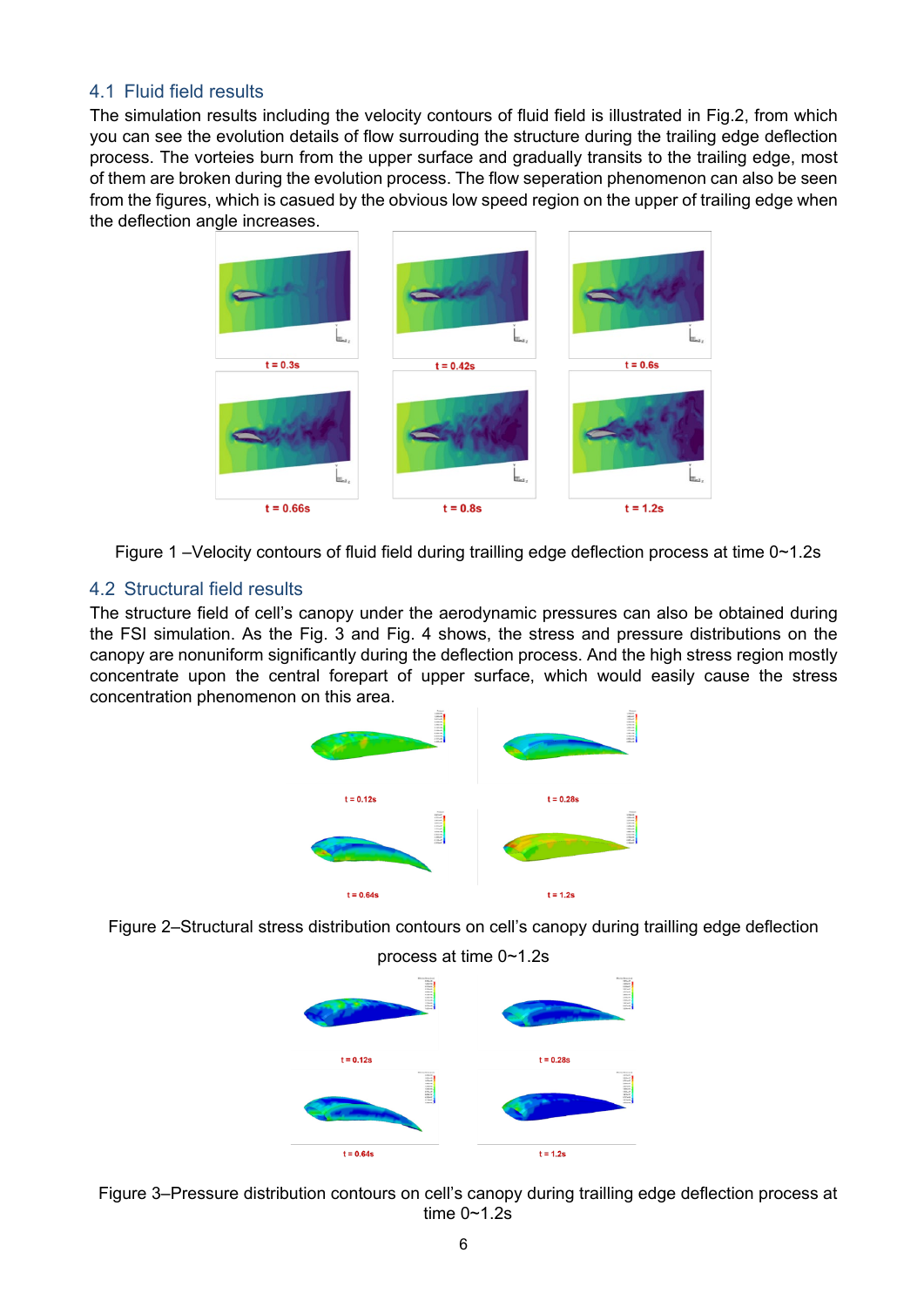# **5. Conclusion**

The FSI dynamics problem for inflated parafoil cell during trailing edge deflection process is analyzed in this paper. The simulation results show: the SALE technique as well as the penalty method are effective for the FSI simulation of such large translation combined with the structure deformation behaviors, both the fluid and structure evolution details could be visualized to predict the dynamic behaviors of parafoil trailing edge delfection. All in all, the achievments in this paper could be a significant tool and support for the design of large parafoil precision airdrop system.

# **6. Contact Author Email Address**

Gao Xinglong: [18674853560@163.com](mailto:18674853560@163.com)

# **7. Copyright Statement**

The authors confirm that they, and/or their company or organization, hold copyright on all of the original material included in this paper. The authors also confirm that they have obtained permission, from the copyright holder of any third party material included in this paper, to publish it as part of their paper. The authors confirm that they give permission, or have obtained permission from the copyright holder of this paper, for the publication and distribution of this paper as part of the ICAS proceedings or as individual off-prints from the proceedings.